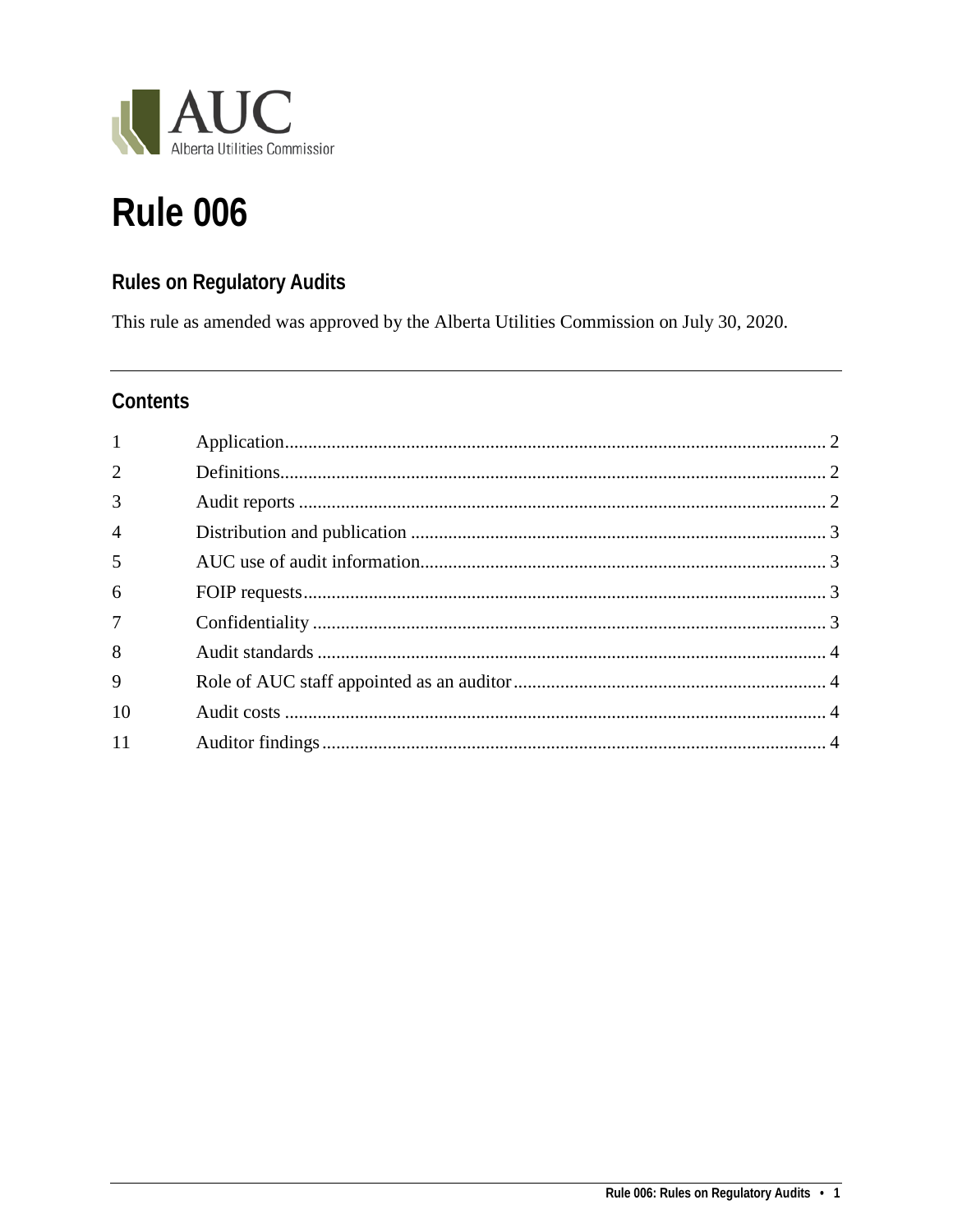#### <span id="page-1-0"></span>**1 Application**

These rules apply to regulatory audits of the financial or operational activities of utilities, affiliates, market participants or other entities under the jurisdiction of the Commission.

#### <span id="page-1-1"></span>**2 Definitions**

In these rules,

- (a) "affiliate" has the meaning given to it in the *Business Corporations Act* or the *Code of Conduct Regulation;*
- (b) "auditee" means a utility, an affiliate, a market participant or other entity under the jurisdiction of the Commission who is subject to a regulatory audit;
- (c) "auditor" means AUC staff or any other person contracted by the Commission to perform any audit function;
- (d) "Commission" means the Alberta Utilities Commission;
- (e) "market participant" means an electricity or natural gas market participant as defined in the *Alberta Utilities Commission Act,* the *Electric Utilities Act* and the *Gas Utilities Act*;
- (f) "regulatory audits" means unbiased examinations and evaluations conducted and reported by the auditor to verify the existence, accuracy, valuation, cutoff,**[1](#page-1-3)** rights and obligations, completeness and regulatory compliance of the operational or financial activity selected for audit;
- (g) "utilities" means utilities as defined under the *Gas Utilities Act, Electric Utilities Act* and *Public Utilities Act*; entities providing regulated rate tariff and default rate tariff services to customers under the *Regulated Rate Option Regulation* or *Default Gas Supply Regulation*; electricity service providers and gas service providers pursuant to the *Utility Payment Deferral Program Act*; and
- (h) "working papers" means all documentation obtained or developed during the course of an audit that is related to the audit, including draft reports, other than the final validated audit report.

#### <span id="page-1-2"></span>**3 Audit reports**

- (1) After conducting a regulatory audit, the auditor drafts a formal written audit report that conveys the final results of the examination.
- (2) The draft audit report may be shared and discussed with the auditee to ensure that it is accurate.

<span id="page-1-3"></span> $\overline{a}$ <sup>1</sup> Cutoff is an evaluation that transactions and events have been recorded in the correct accounting period. This and other assertions are discussed in the *CPA Canada Handbook – Assurance,* Volume I, CAS 315 A129.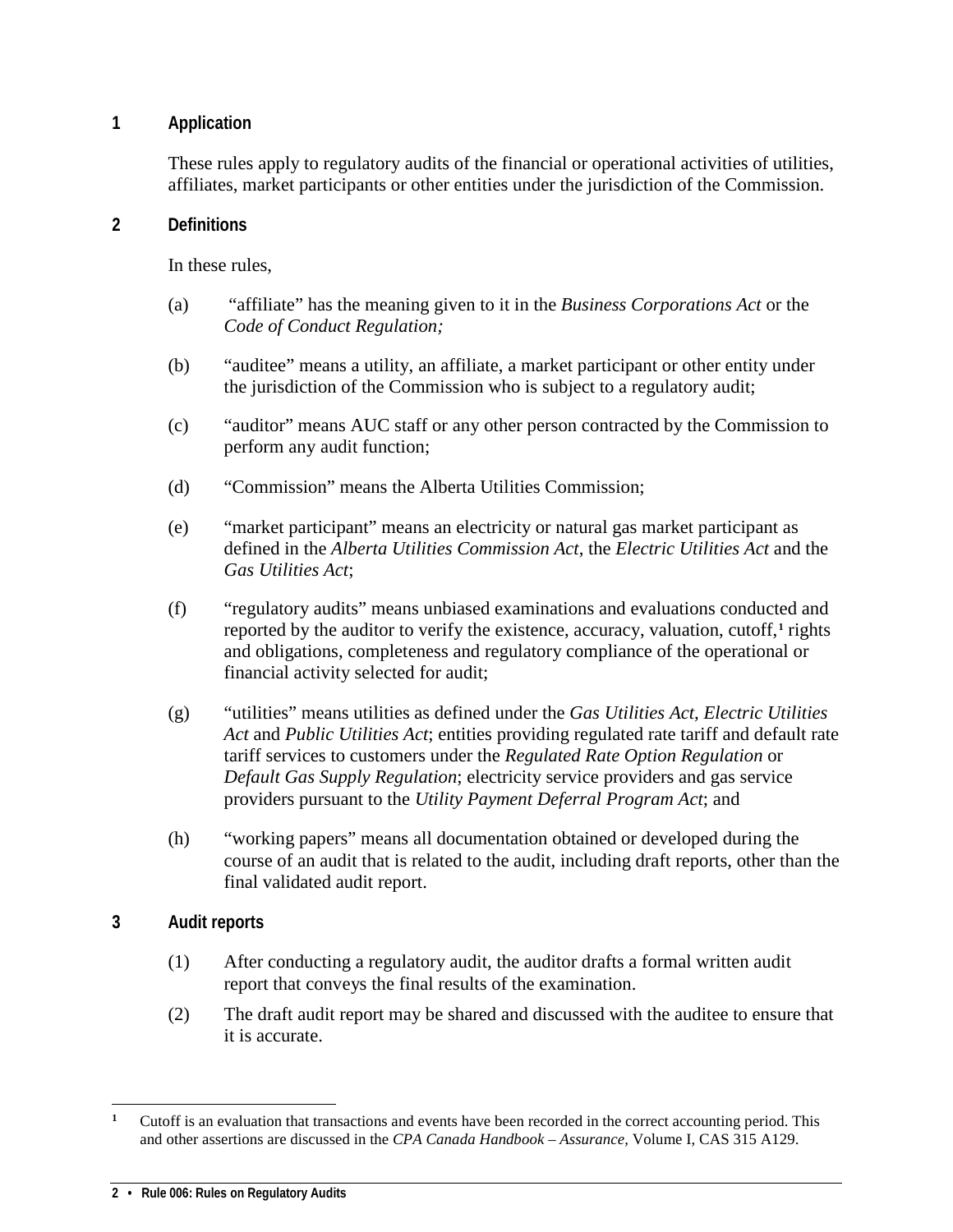- (3) The senior officer of the auditee may provide a written formal response to the draft audit report.
- (4) The audit report package includes a cover letter, a final audit report and may include a response from the auditee.
- (5) The cover letter is addressed to the chair of the Commission and includes the distribution list for the report, the name of the auditee, a brief reference to the overall conclusion arrived at as a result of the audit work, and the letter noting that the auditee's response is attached.
- (6) The final audit report normally is a single, self-contained document. If the audit scope or findings are more extensive, a more detailed report format and executive summary will be provided.
- <span id="page-2-0"></span>**4 Distribution and publication**
	- (1) Audit reports are distributed to the auditee and may be posted on the Commission's website.
	- (2) In order to ensure the integrity of the audit processes while respecting the rights of stakeholders to access information, working papers will not be released as part of the audit reports, except if there is a statutory obligation to release them.
- <span id="page-2-1"></span>**5 AUC use of audit information**

If the Commission wishes to pursue a matter raised in an audit report in a written or oral proceeding, it will request related information directly from the auditee to enable the auditee to respond.

#### <span id="page-2-2"></span>**6 FOIP requests**

- (1) If a request for the release of working papers is made pursuant to the *Freedom of Information and Protection of Privacy Act*, then the Commission, in accordance with this act, will send a notice to the auditee advising it that the Commission has received a request.
- (2) The notice will include particulars as to the documents requested, together with a reference to Section 16 of the *Freedom of Information and Protection of Privacy Act*.

#### <span id="page-2-3"></span>**7 Confidentiality**

Subject to any obligation to disclose information pursuant to Section 7, the auditor will process and maintain the documents in its custody in accordance with the applicable audit standards and the Commission's practices for the confidential treatment of information, as applicable.